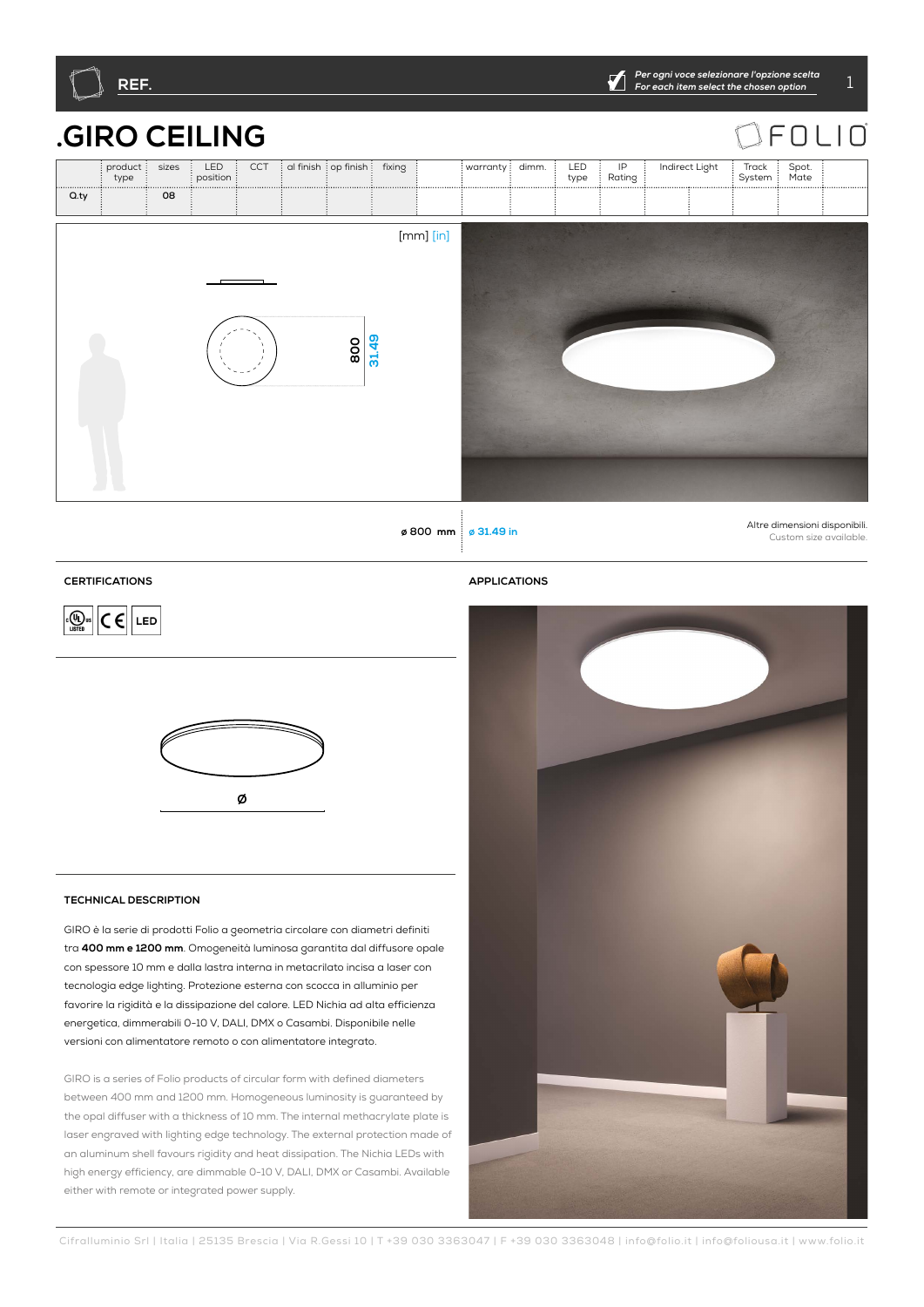

#### **.GIRO CEILING**  $\bigcap$  $\Box$ ⊏ product sizes : LED  $\overline{\text{CCT}}$  al finish  $\overline{\text{ion}}$  finish  $\overline{\text{ion}}$  fixing  $\overline{\text{ion}}$  warranty  $\overline{\text{olmm}}$   $\overline{\text{olmm}}$  . IP Indirect Light Track Spot. type position type Rating System Mate **Q.ty**  $\vdots$  08 **G.A G.BP2P1 TWRQ3040352757 WBS OMOAOPOSMG C 2Y5Y 010 DMDACA ONV 4065DL SMBASE TINY45 TINY STK TS SA RQ3040352757 TWRQ304057R OPTION .A OPTION .B**   $\overline{A}$  $\overline{\mathbf{B}}$  $C \in$  $C \in$ versione **alimentazione remota remote power supply** version versione **alimentazione integrata integrated power supply** version  $\overline{\text{C}}$   $\overline{\text{U}}$ <sub>us</sub>  $(0.90 + 1.77)$  $(0.90 + 1.77)$  $90 + 1.77$ (23 + 45) (23 + 45) **2.67 2.67** 68 **68 68** Posizionamento del box/alimentatore **ØØ** Positioning of box/ driver **QUANTITÀ**  $\boxed{C \oplus \text{tr} \cup C \cup C}$   $\boxed{LED}$   $\boxed{C}$ **QUANTITIES ø 800 mm <sup>ø</sup> 31.49 in PHYSICAL SPECS. GENERAL SPECS. G.A** Versione con **alimentazione remota C** A soffitto Tipologia di prodotto: Installazione: Product type: (alimentatore non incluso) Fixing: Ceiling **Remote power supply** version (power supply not included) Пi **G.B** Versione con **alimentazione integrata** Ambiente di utilizzo: Interno (alimentatore non incluso) Environment of use: Indoor **Integrated power supply** version L90 > 60.000 ore a 50° Celsius Durata LED: (power supply not included) LED lifespan: L90 > 60.000 hours at 50° Celsius Blue light risk group: EXEMPT UNLIMITED (200 mm) Blue light risk group: EXEMPT UNLIMITED (7.87 in) 68 mm **2Y** 2 anni Spessore: Garanzia:  $\blacksquare$ Thickness: 2.67 in Warranty: 2 years Peso: 22 kg **5Y** *Su richiesta estensione fino a 5 anni* Weight: 48.50 lb *On request extension up to 5 years* **FINISHES** Materiali: Alluminio - Metacrilato Materials: Aluminum - Methacrylate  $W \stackrel{\text{if}}{\longrightarrow}$ Finiture alluminio: white Aluminum finishes:  $\boldsymbol{O}$ 800 mm **B** nero Dimensioni: 31.49 in black Sizes: **S** speciale (verniciatura o ossidazione) special (liquid painting or oxidation) Finiture opale: **M** opaco Opal finishes: matte **G** lucido gloss **OM** : opale fresato opal milling **OS** opale inciso laser opal sculpture **OP** : opale + stampa opal + print **OA** opale + stampa lucida (Folio Art) opal + glossy print (Folio Art)

**RESET PAGE**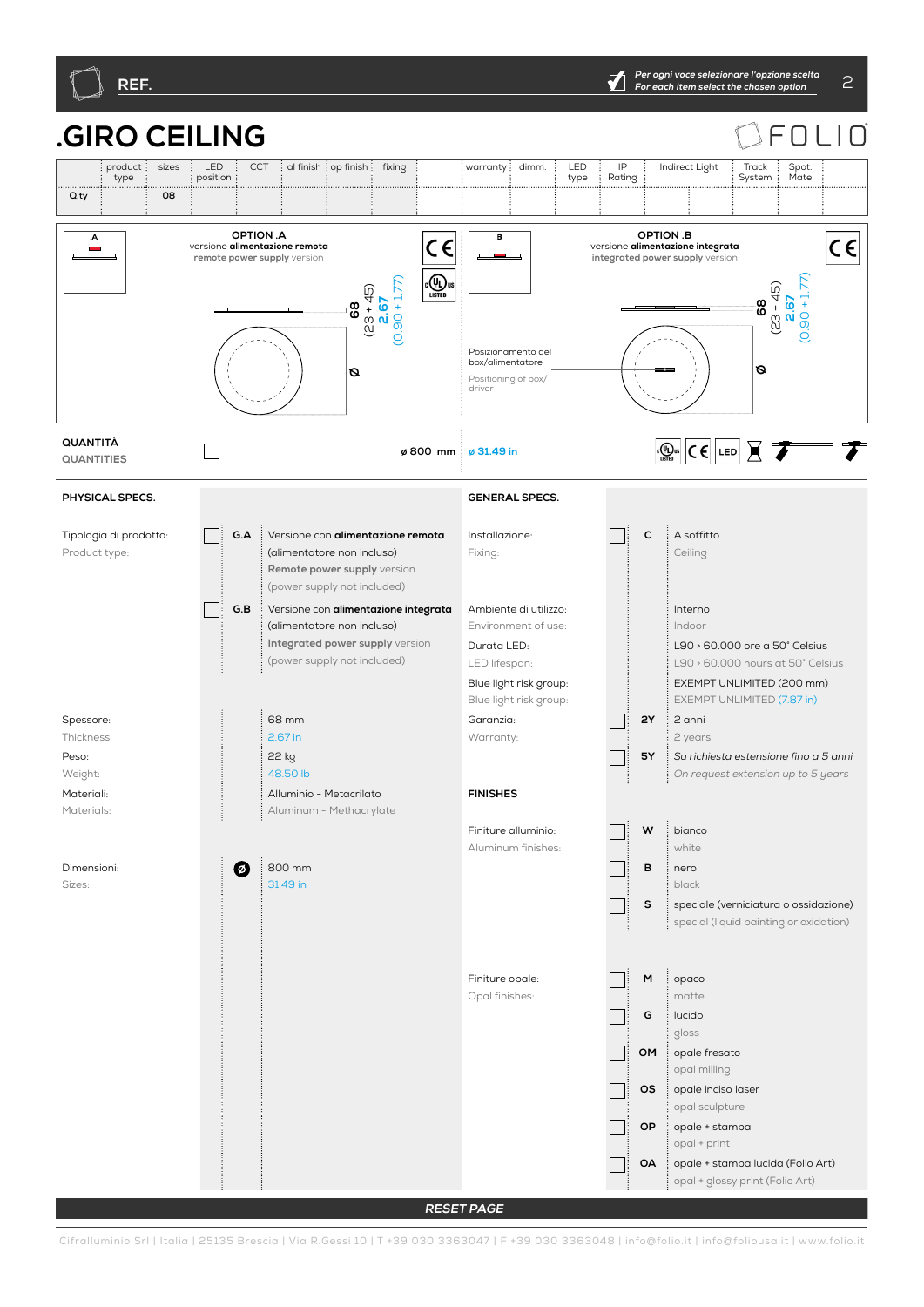

#### **.GIRO CEILING** FOL  $\Box$ l $\Box$ product sizes : LED CCT di finish op finish fixing warranty dimm. LED IP Indirect Light Track Spot. type position type Rating System Mate **Q.ty example 1** 08 **G.A G.BP2P1 TWRQ3040352757 WBS OMOAOPOSMG C 2Y5Y 010 DMDACA ONV 4065DL SMBASE TINY45 TINY STK TS SA RQ3040352757 TWRQ304057R ELECTRICAL SPECS.** Grado di protezione: **40** Standard:  $\Box$ IP rating: **IP40** 24V DC Voltaggio: **65** *IP65 (su richiesta)* Voltage: *IP65 (on request)* AC/DC 24V Driver - alimentatore: **DL** *Damp Location (su richiesta)* Driver - power supply: *Damp Location (on request)* Dimmerabilità: **010**  $\cdot$  0-10 V **Tara** Dimmability: **27**  $\bigcirc$  2700 K **DA** DALI Temperatura colore LED: Пi LED color temp. (CCT): **DM** DMX **30 ○** 3000 K  $\Box$ **35 ○** 3500 K **CA** Casambi  $\mathbf{I}$ **LED 40**  $\bigcirc$  4000 K **N NICHIA 757 R9050 57**  $\vdots$  5700 K Tipologia LED:  $\mathbf{I}$ LED type: **O** *Nichia Optisolis™ (su richiesta)*  **TW**  $\bigcirc$  Tunable White (2700 K - 5700 K) *Nichia Optisolis™ (on request)* **V** *Nichia Vitasolis™ (su richiesta)* **RQ** *Su richiesta 2000K, 2200K, 2500K,*   $\Box$ *Nichia Vitasolis™ (on request) 5000K, 6500K, RGB, RGBW and RGBTW On request 2000K, 2200K, 2500K, 5000K, 6500K, RGB, RGBW and*  Posizione LED: **P1** Perimetro  $\Box$ *RGBTW* LED position: Perimeter **UGR** X = 4H, Y = 8H, S = 0,25H Indici di riflessione: 70/ 50/ 20 Reflectance indexes: **P1** 63 W UGR trasversale:  $(18.1)$ Consumo: Consumption: UGR crosswise: UGR longitudinale: < 18.1 UGR endwise: **POLAR DIAGRAM P1** 2648 lm [cd/klm] Flusso luminoso output: Luminous flux output: **N** Standard: Indice di resa cromatica: CRI = Ra min. 90 - R9 min. 50 Color rendering index: **O** *Su richiesta Ra = 100 (Nichia Optisolis™) On request Ra = 100*   $C180$  \_\_\_\_\_\_  $C270$  .  $\overline{\phantom{a}}$  co  $\overline{\phantom{a}}$  $\overline{\phantom{0}}$  C90 *(Nichia Optisolis™)*

**RESET PAGE**

Cifralluminio Srl | Italia | 25135 Brescia | Via R.Gessi 10 | T +39 030 3363047 | F +39 030 3363048 | info@folio.it | info@foliousa.it | www.folio.it